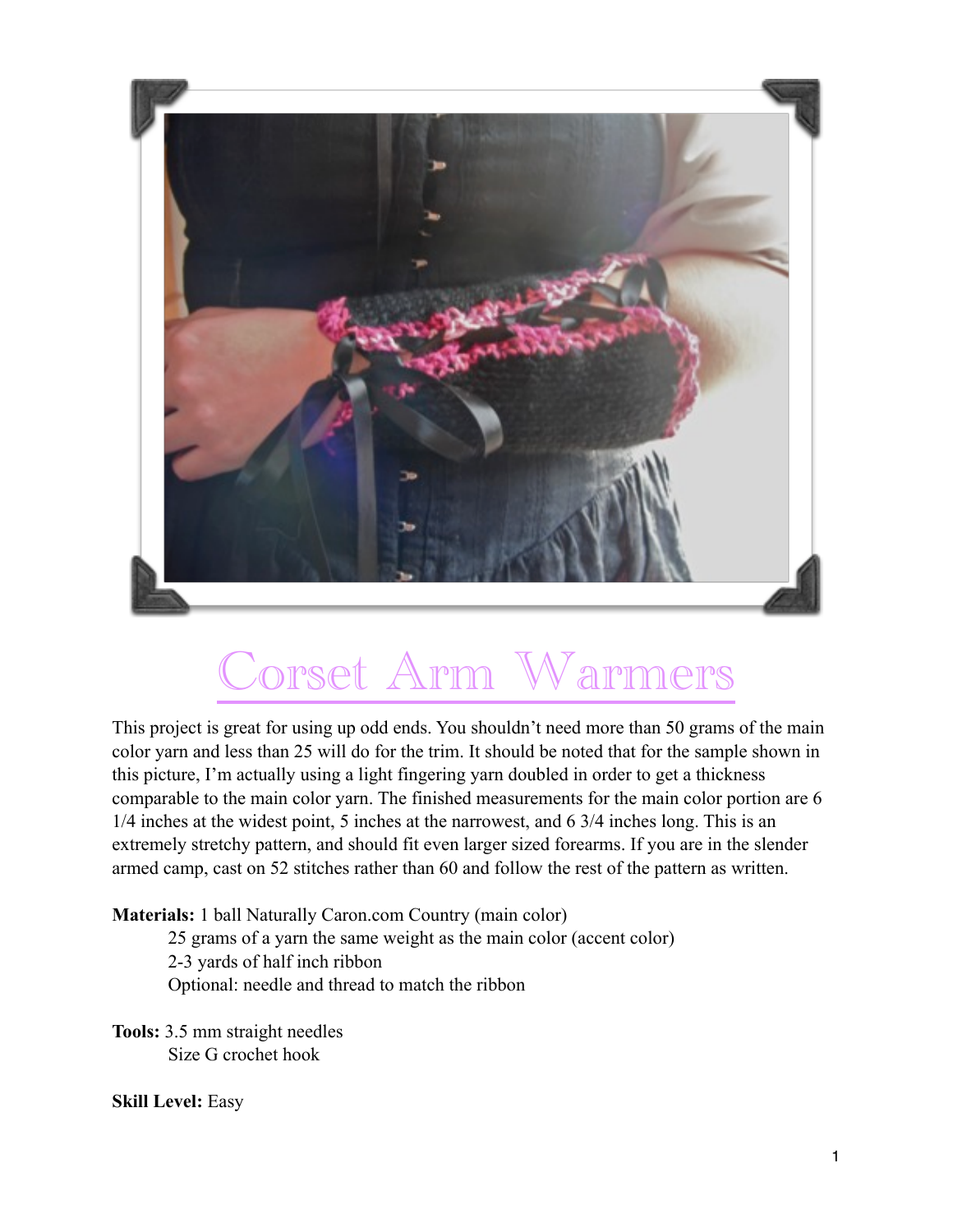**Skills:** knitting Purling Decreasing Single crochet Double crochet (Shell stitch)

## **The Pattern:**

With main color, cast on 60 stitches. Work in knit 1/purl 1 rib all the way across until piece measures 3 inches.

Decrease pattern:

1. Slip 1 knitwise, purl 1,

pass slipped stitch over. Knit 1/purl 1 across (x2 rows).

- 2. Purl 1/knit 1 all the way across (x2 rows).
- 3. Slip 1 purlwise, knit 1, pass slipped stitch over. Purl 1/knit 1 across (x2 rows).
- 4. Knit 1/purl 1 all the way across (x2 rows).

Repeat these 8 rows 3 times.

Cast off (48 stitches, or 40 for the smaller version). Weave in ends.

## **Trim:**

Round 1: With accent color, single crochet all the way around, starting on the short side, putting 1 stitch into each purl column.

Round 2: (shell stitch) In the same stitch \*double crochet 2, chain 1, double crochet 2. Skip a stitch, single crochet, skip a stitch. Repeat from \* until you reach the end of the short side. (It may be necessary on the last shell to skip 2 stitches on either side, between the double crochet and the single crochet.)

Turn the corner. \*Chain 1, skip a stitch, single crochet 3. Repeat from \* until end of side.